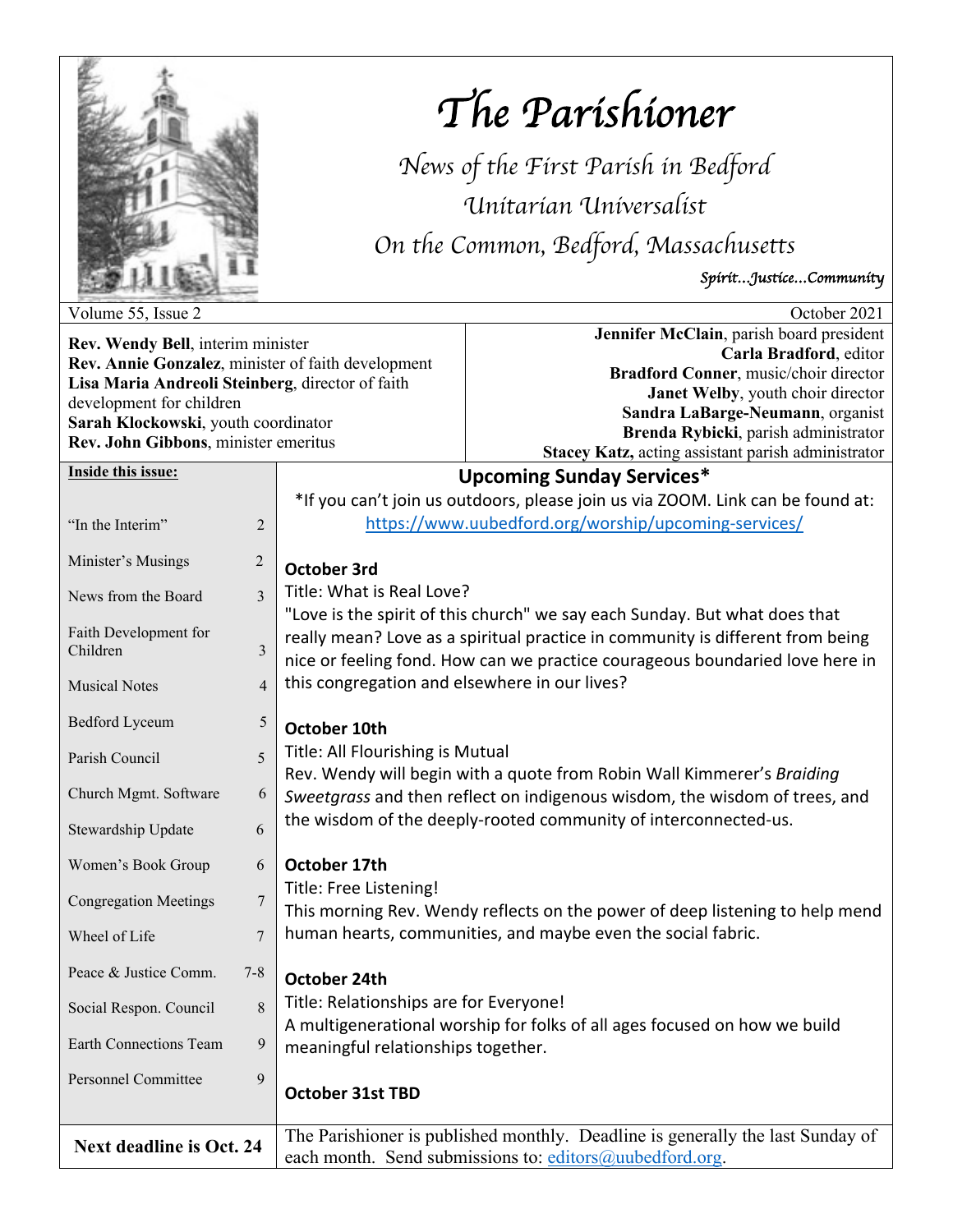# **"In the Interim"**

Wow! What a month we've had!

In September, there were so many transitions, that it feels like we've had hardly a chance to catch our collective breath! Many thanks to all of those who have continued to pitch in with staff hiring and orientation, with OneChurch training, with bookkeeping and finance-related changes, with the rollout of Faith Development programming, with Re-Opening Guidelines, and with Sunday morning logistics (Mics, and Cameras, and Zoom! Oh my!) – and chair-carrying!

I'm honestly not even sure that's the half of it. It's a lot! And I have so appreciated your patience, your grace, your adaptability, and your "can do" attitude! Together, we will get through this!

During this month of October, I want to get to know more of you! And so, I am planning the following opportunities for you to "drop-in" via Zoom to meet me, to ask me questions, and to have some light, informal, getting-to-know-you conversations. Please join me on any of the following dates/times:

\*Thursday, October  $7<sup>th</sup>$  at  $11:00$ am \*Wednesday, October 13th at 3:00pm \*Tuesday, October 19th at 7:00pm

\*Saturday, October 23rd at 10:30am

Zoom links will be sent out the day of the event. I look forward to seeing you!

- Rev. Wendy

Wende

What a whirlwind! September is often a chaotic time, but this year it is even more so. Sending my kid to in

**Minister's Musings**

person school for the first time during a pandemic while navigating her living 50% with me and 50% with her dad is one thing. Then starting up the church year with 3 new major staff and 2 new more part time staff, during an ongoing pandemic as we create new COVID protocols...well that's another thing too.

So perhaps it isn't surprising that my column for the Parishioner was started about 10 minutes after the Sunday noon deadline on the 26th. But an unexpected perk of my late beginning is that I can include some notes from today's sermon which were requested by a couple folks who wished they were jotting down the practices for Bird Hope and Rat Hope. Feeling confused about what Bird and Rat Hope are? Go check out the YouTube from the Sept 26th worship!

So, for Rat Hope you get clear on your goals and leave the rest, you embrace failures and you find communities that persist. For Bird Hope you allow yourself to be vulnerable, you celebrate the wins even when they are partial or relative, and you find communities that uplift. That's it! Much easier said than done, but when done consistently these practices give us what we need to make it through the hardest times and to find inspiration to carry on.

#### **Where's the Parish Nose gone??**

As our community shifts away from the "well John Gibbons just knows what's going on" model and as our Lay Pastoral Care Team does some discernment work on our mission, the Parish Nose is taking a break. If you have ideas on the best ways to consensually communicate the happenings in and around our community, please reach out and let me know! ministerfaithdev@uubedford.org or 309-310-2341.

-Rev. Annie

annie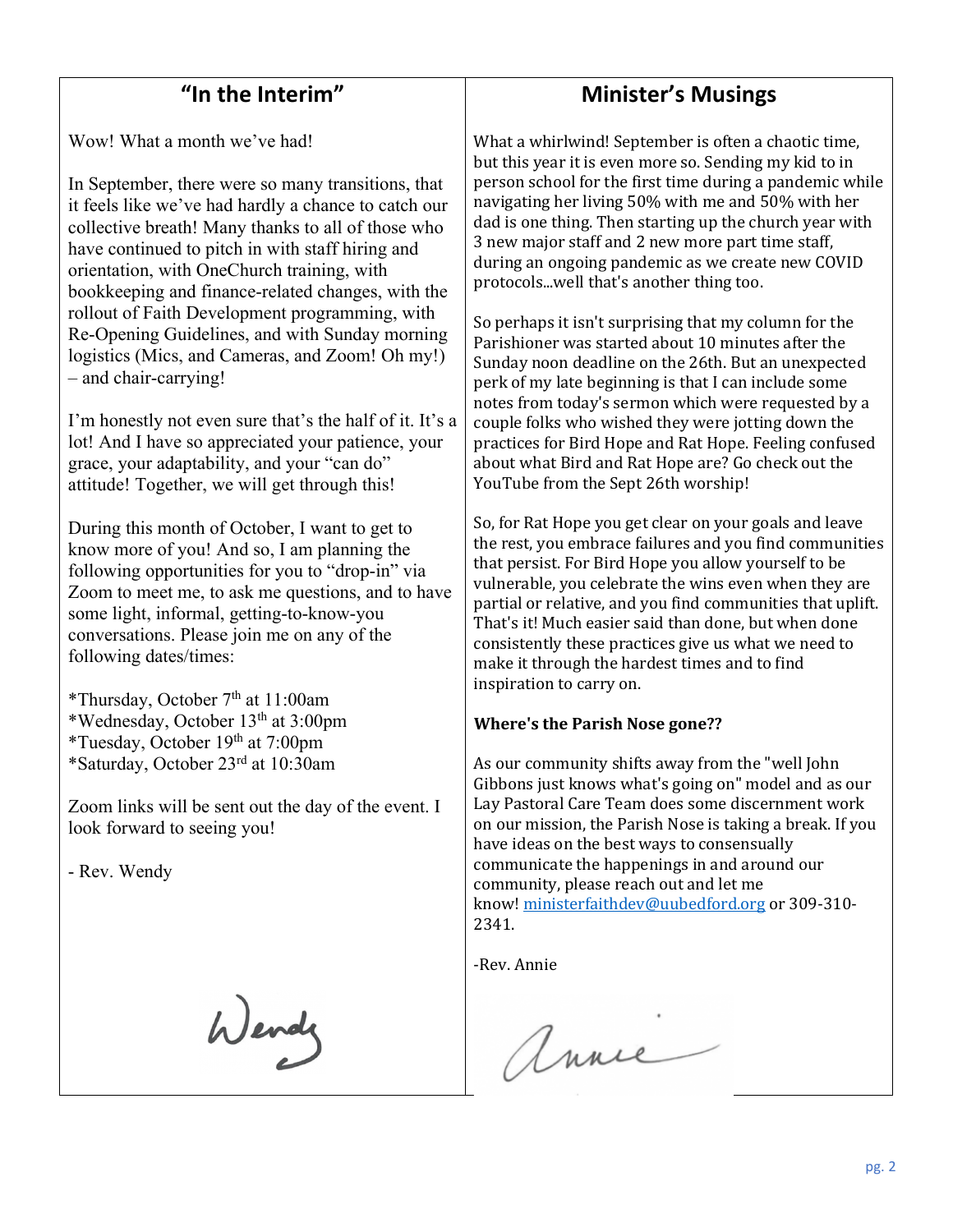## **News from the Parish Board**

It has been lovely to see so many fellow parishioners at our outdoor services these last few Sundays. Hopefully the good weather will last and we will continue to be able to meet in person.

While we can't have the hustle and bustle of making coffee in the kitchen, or the smiles of greeting as we hand out orders of service, there are still tasks to be done together. We need chair-setter-uppers, and offering-collectors for those meeting in person. We need Zoom hosts for those who are joining in remotely. These are small opportunities to support and build our community and I hope you will take advantage of them. Please follow this link to sign up to help in person on one or more Sundays in October: https://www.signupgenius.com/go/70a0e44afad22a57-outdoor If you are interested in becoming a Zoom host, please reach out to Annie and she can point you in the right direction.

As we embark on this interim period, we need to get back into the practice of sharing the load. While it may seem that taking on yet another task is depleting, doing it with each other can actually be rejuvenating.

I look forward to seeing you, chair in hand.

- Jennifer McClain, Parish Board President

## **Faith Development for Children – From Lisa Maria**

The Church year has officially started, I'm meeting more and more people, and learning more about First Parish in Bedford every day. Attending Bedford Day was a wonderful way to meet people, and after two gatherings of Junior Youth Group I'm so happy to be working in-person with curious, energetic, fun youth again after 18 months of not enjoying that experience. Sunday morning Faith Development programming has had a slower start, but we are almost fully staffed up with volunteers for our age-grouped classes to start on October 3rd. We still need a couple more teachers, so if you have about one Sunday a month to give of your time to support our young people- please reach out to me ASAP!

The Faith Development Committee and Rev. Annie and I listened to feedback about the timing of Faith Development on Sunday mornings, and we are moving back to an earlier time, starting around 10:15 and ending at 11:15, similar to how programming was timed pre-pandemic. There may be some logistical hiccups as we live into this on Sundays that are ok weather-wise for programming to happen in person under tents, but not ok for outside worship. So, I will thank you now for your continued patience and grace as together we navigate the vagaries of Massachusetts weather and the shifting realities of the pandemic.

#### **Many Thanks for Tent Contributions!**

The Faith Development Committee, Rev. Annie, and Lisa Maria would like to extend a huge thank you to those who made it possible for us to have tents so that we can do Faith Development Programming outside even if it is a little rainy. Thank you to Bob Bass' friend who donated a tent, and to Heather Black and Mark Bailey for organizing the collection of funds and the acquisition of two additional tents. And thanks to Don Marshall for the loan of his tent. Thank you all for supporting our children and youth's safety and community engagement! Also, thanks to Erin Campbell, Carla Bradford, Vanessa Leida, Renae Nichols, Joan Turnberg, Jaclyn Olsen, Christie Martin, Holly Munsie, Dorothy Africa, & Carlough Faulkner-Carroll.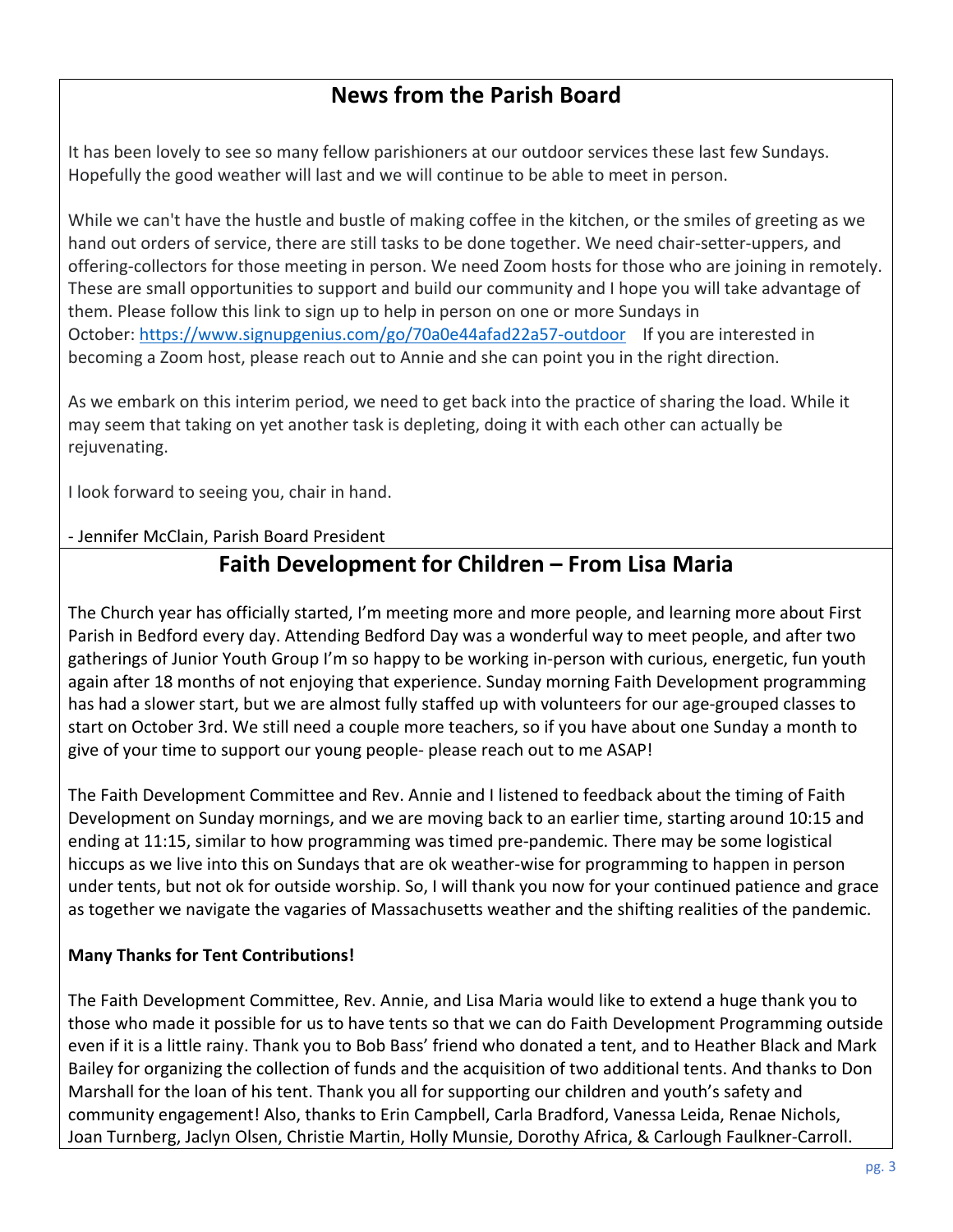## **Musical Notes**

"Drifting here with my ship's companions, all we kindred pilgrim souls, making our way by the lights of the heavens in our beautiful blue boat home" – excerpt of lyrics from "Blue Boat Home" (2002) by Peter Mayer (b. 1963)

Here's the planned music for upcoming 10 a.m. services (subject to change based on circumstances) –

Sunday, October 3<sup>rd</sup>: I'll be playing piano. The adult choir will sing two fun and uplifting pieces by John Lennon and Sir Paul McCartney (aka "The Beatles"). The first is a lively "Ticket to Ride" Medley featuring the title song, "Penny Lane" and "Drive My Car". The second is a beautiful arrangement of Lennon's everrelevant and thoughtful "Imagine" featuring Cynthia Mork as soloist.

Sunday, October 10<sup>th</sup>: Sandra LaBarge-Neumann will be playing organ.

**Sunday, October 17th**: Steve Sussman will be playing piano and Sandra LaBarge-Neumann will be playing organ. The adult choir will sing an arrangement of the beloved song, "Blue Boat Home".

**Sunday, October 24th**: Steve Sussman will be playing piano. The youth choirs, led by their ever dynamic director, Janet Welby, will make their first appearance of the 2021-2022 church year. This is our chance to nurture our youth during a difficult time. Whether inside or outside, come and be supportive.

**Sunday, October 31st**: Steve Sussman will be playing piano. The musical theme for the morning is rainbows. The adult choir will sing a new anthem by Robert Cohen and Ronald Cadmus called "Safe Places of the Heart". They will also sing "Over the Rainbow", a favorite song by Harold Arlen and Yip Harburg, as well as another favorite song, "The Rainbow Connection", with a special accompaniment by Peter Miller, banjo.

**MARK YOUR CALENDARS!** After the morning service on **Sunday, October 17th**, Sandra LaBarge-Neumann will be giving a short "Welcome to First Parish" concert. The plan for now is to have the performance in the sanctuary (where else could we have an organ concert?). We will be following First Parish COVID protocols for those able to attend the program in person and we are also hoping to broadcast the program on Zoom for those who prefer to stay at home. More information will be posted closer to the date.

Isn't it time to think about joining the adult choir? If you're interested, e-mail me at bconner@uubedford.org Plans for the coming year include a Christmas Eve service filled with music around the theme of bells and Music Sunday 2022 (May 1, 2022) will be a Sunday of joyful music by favorite composers Handel, Haydn, Bach, Beethoven and a host of others.

Bradford Conner, Music Director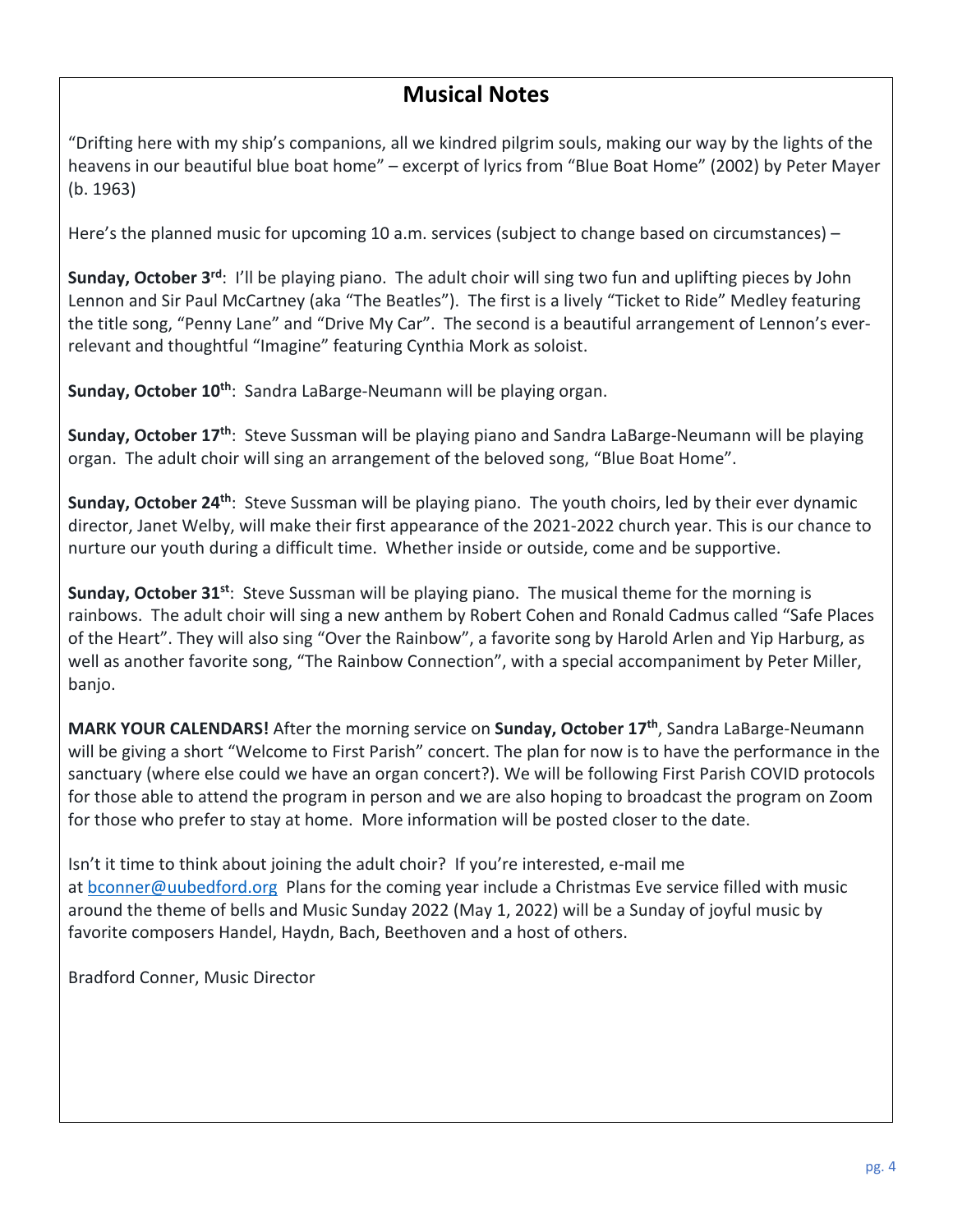# **The Lyceum is back!**

#### **The Bedford Lyceum Sunday, November 7, 2021 from 3:00 pm – 4:00 pm**

Calling all SETI and astronomy enthusiasts!

**Alan MacRobert**, editor of *Sky & Telescope* magazine, will be speaking about "**Life in the universe: So where are they?**" on Sunday, November  $7<sup>th</sup>$  from 3:00 pm – 4:00 pm via Zoom. Please join us for this intriguing presentation.

Alan MacRobert has been covering the SETI (Search for Extraterrestrial Intelligence) beat for decades. The searches are better than ever. Planets are abundant. Life seems to start quickly. So why haven't we found ETs yet -- and more pressingly, why haven't they found us? A life-covered Earth has been sitting in plain view for the galaxy for at least 400 million years. Alan will brief us on the state of the debate today.

Alan has been an editor for *Sky & Telescope* magazine in Cambridge since 1982. Alan's specialties at Sky & Telescope magazine include astronomical research news and articles about upcoming celestial events for amateur astronomers. Alan has also been a science correspondent for the *Boston* Globe where he wrote their monthly "Sky Watch" column.

*\*\* First Parish in Bedford is proud to present this talk as part of its free, monthly forums (lyceums) on a wide range of topics. All talks are free and open to the public. Registration is not required. \*\**

#### **Zoom Meeting Link:**

https://us02web.zoom.us/j/82036799516?pwd=cE04Q0RZK0lwUGp3MDJCeHhzeWJuUT09

Meeting ID: 820 3679 9516 Passcode: 247480 One tap mobile +16465588656,,82036799516#,,,,\*247480# By phone +1 646 558 8656

Questions? Please contact Ellen Scheiner at mountainbreeze52@gmail.com

## **Parish Council**

The Parish Council promotes communications between church committees and the Leadership Team regarding church programs, scheduling events, and annual budget planning. The Council meets quarterly during the church year. All committee chairs or their representatives should attend. We are looking for a date in November that works for most. Please register your schedule preferences at: https://doodle.com/poll/75w98nrz755udwph and we will follow up with the best available firm date. Thanks!

David Southard, Parish Council Chair, <southard@computer.org>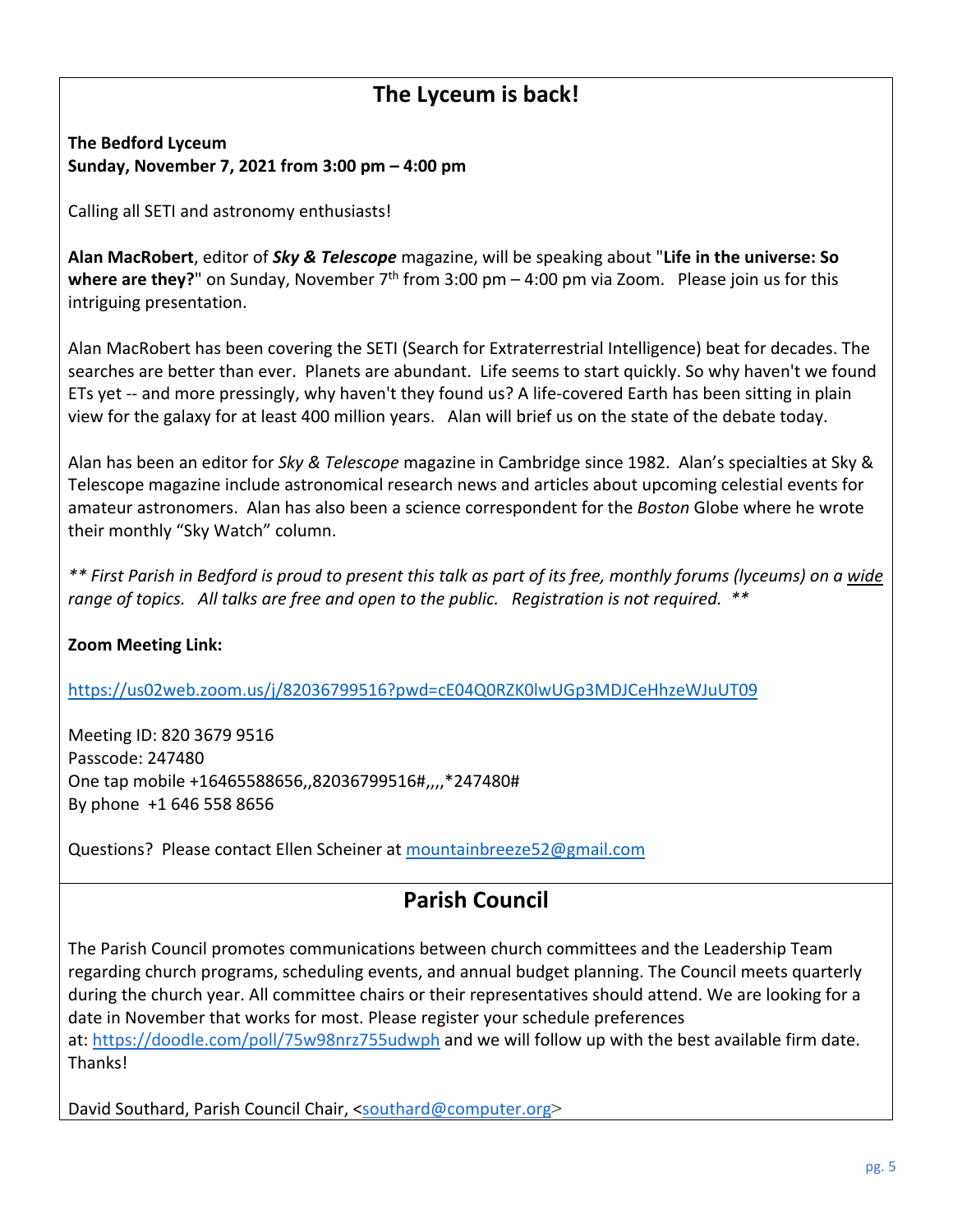## **One Church Software Update**

Over the next few months, we will be transitioning more functions to our new church management system, called OneChurch. One area of progress coming soon is online giving. Our current service provider is discontinuing support for the GivePlus mobile app. The app and the donation links on our website will continue to work for the time being; however we'll also be phasing in the OneChurch e-giving module. The advantage with OneChurch is that you'll be able to track your pledge and other contributions at any time, it puts you in control, and it integrates with our church accounting system. If you previously scheduled a recurring payment, we'll work with you to ensure your contributions carry over under the new system. If you have any questions, please contact David Southard  $\leq$ southard  $\omega$ computer.org>.

## **Stewardship Update**

Under the leadership of our returning and new staff and volunteers, hybrid worship, RE, choirs, youth groups and other fall programs are well underway. Our building is being used again in keeping with our evolving Covid policies. Pledge payments and donations are always needed to support these programs. Pledges or donations can be paid in any amount at any time. You can make a pledge payment or a donation by sending a check by mail to First Parish Bedford 75 Great Road Bedford, MA 01730, donate electronically using the Give Plus link on our web site or texting **1-833-765-0091** on your smart phone. (Credit card information will be required).

In the future, our bookkeeping will be transitioning from Genevieve Jones, who is retiring, to Brenda, our Office Manager. You will receive updates as the transition is underway. I'm asking, in advance, for your patience as the workflow is redesigned to streamline the process and align it with OneChurch, our new integrated management software. I always welcome any finance related questions or concerns you may have. Thank you.

Vicki Gaw, Treasurer

## **Women's Book Group October and November Meetings**

We've decided to switch the order of the books we are discussing for the first two meetings. On Sunday, October 3 we'll discuss "Braiding Sweetgrass" by Robin Wall Kimmerer. The November book will be "Caste" by Isabel Wilkerson. The meeting date is November 14.

#### **Details for the October 3 meeting:**

This will be potluck (please bring a dish to share) at the Doud home, 4 Redcoat Road Bedford in the screened in porch (please enter around the back of the house). It will take place from 6 p.m. - 7:30 p.m. **Please rsvp** so we know how many to expect and can plan social distancing accordingly.

The November 14 meeting will most likely happen over Zoom. Details will be shared in the November Parishioner and the Anno list.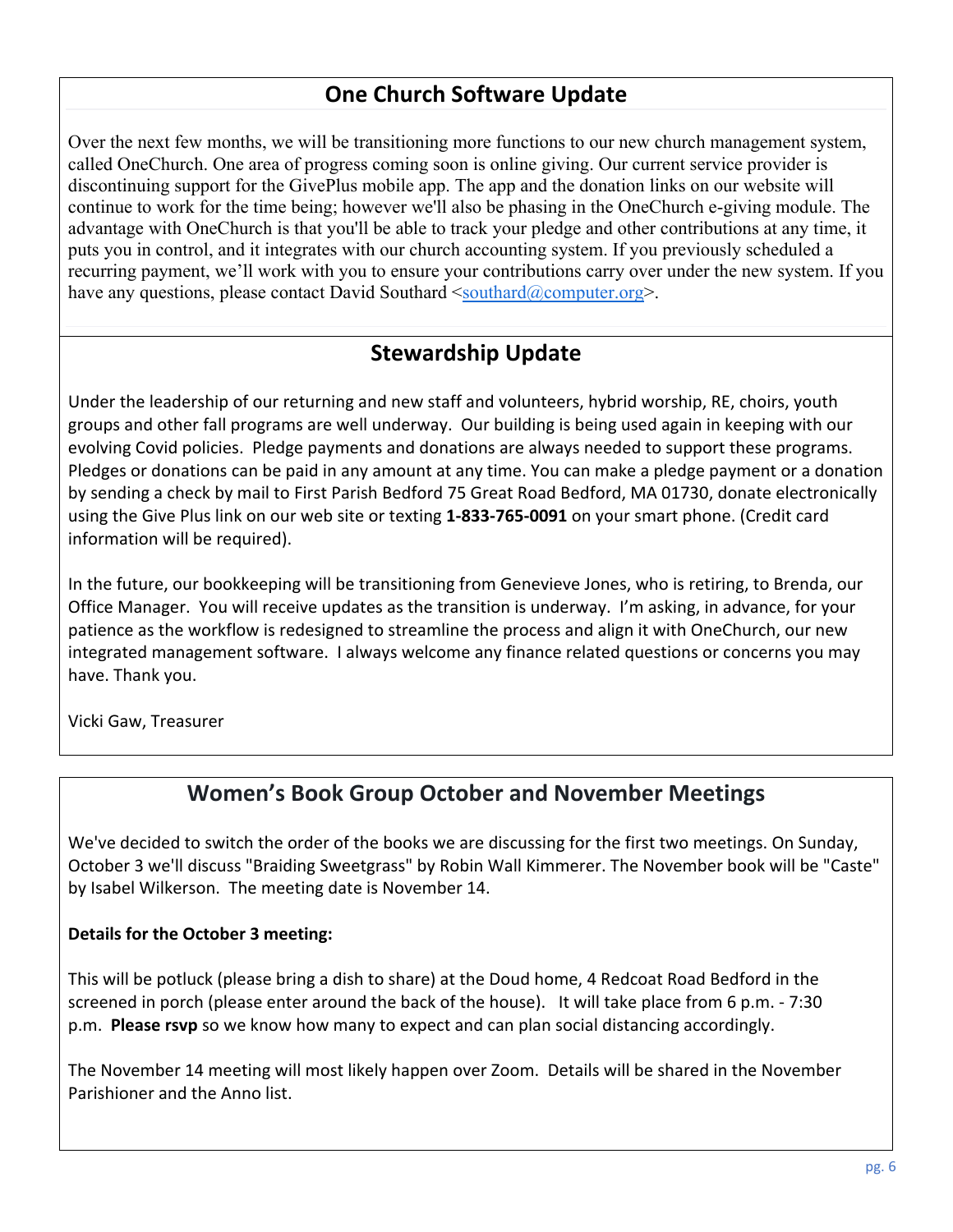# **Congregation Meetings (Oct 17 & 20) to discuss Divestment Resolution**

We encourage you to join one of the upcoming congregational meetings **in support of divestment of our church endowment from fossil fuels** on either:

1. Sunday, Oct 17, immediately following the service (in person and by zoom), or

2. Wednesday, Oct 20th, 7:30-8:30pm (zoom only)

Last May we held two congregational discussions regarding this draft resolution, and in June the Endowment Fund Committee changed their policy to eliminate from the portfolio any mutual fund or exchange-traded fund which holds any incidental fossil fuel company positions (except in the case of funds that hold fossil fuel company investments as part of their stated strategy to be activist investors).

Global warming due to emissions of greenhouse gases is a critical and time-sensitive issue. The purpose of this resolution is to foster transparency, perpetuity, and to actively engage in the divestment movement to support our values. As good stewards of our resources, we want to invest in alignment with our UU faith and values.

The Environmental Justice Committee, Peace & Justice Committee, and Endowment Funds Committee have been meeting to discuss/update this draft resolution. The link to the resolution will be sent to the parish by email prior to the congregational meetings, as well as the Zoom link for those meetings (or contact church office for the links). The plan is to finalize the resolution to put on the warrant for an upcoming parish meeting for congregational vote. Thank you.

- Corinne Doud

# **Wheel of Life**

#### **Great News from the Woskovs!**

Paul and Connie Woskov recently visited their new grandson, James, in Seattle. James' parents are Stephen and Joanne Woskov.

## **Four Part Discussion Series on Israel - Palestine**

The Islamic Council of New England [ICNE] and the Boston Workers Circle: Center for Jewish Culture & Social Justice announce an important discussion series entitled: *'A Better Future for Israelis and Palestinians - Affirming the Sacredness of All Human Life.'* This four-part series starts this fall and will provide opportunities to consider a range of perspectives from distinguished speakers, both religious and secular, that illuminate the current situation in Israel and Palestine. They will air on

**October 6, October 13, October 27,** *and* **November 10.**

All sessions are on Zoom starting at 7:30-9:00pm. For more details, speaker biographies, and to register for this free webinar, log onto Boston Workers Circle - https://circleboston.org/better-future. For questions contact: discussions@islamiccouncilne.org

Brown Pulliam for the Peace & Justice Committee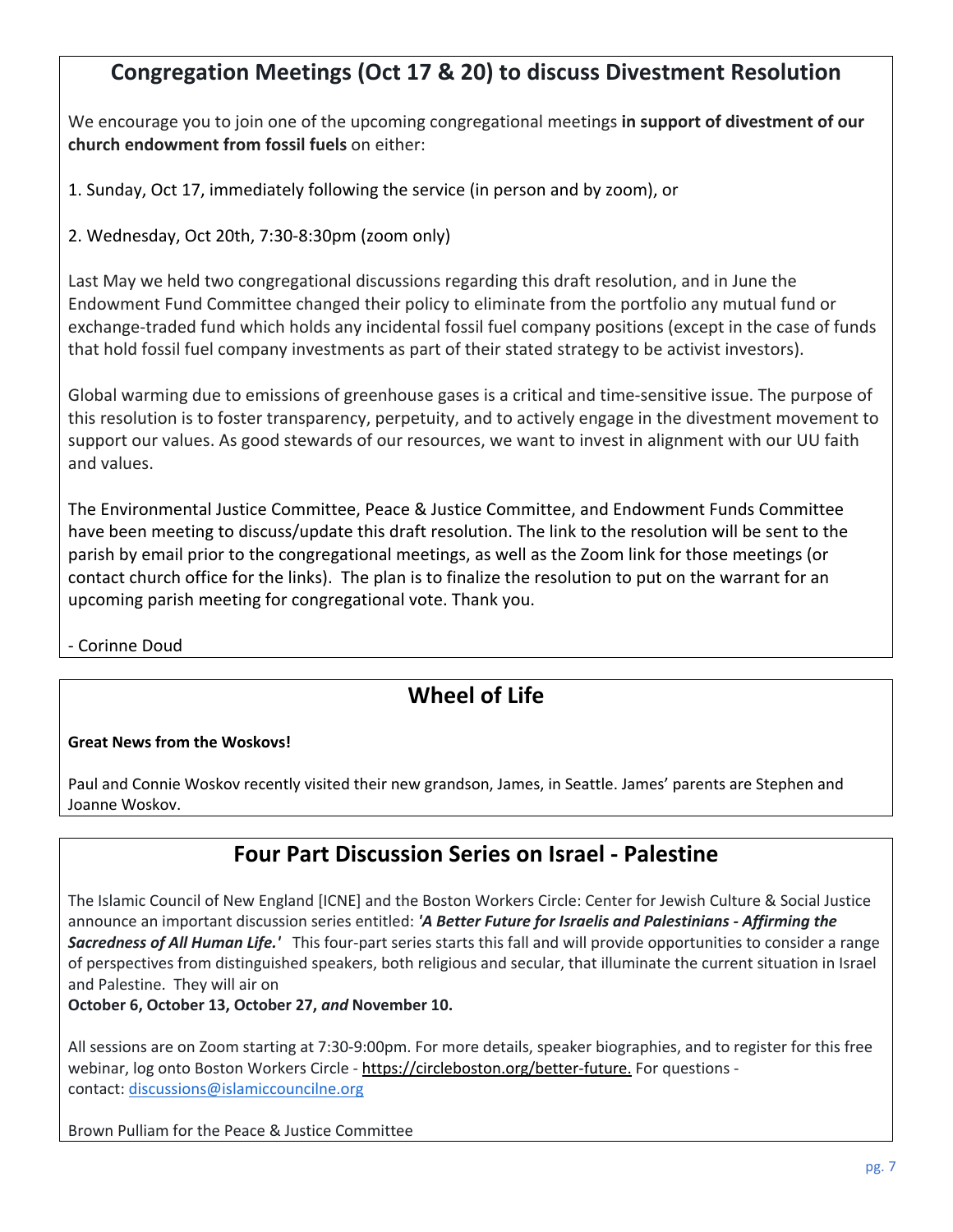# **Peace & Justice: Cha' Cha' Cha' Changes!**

The Peace & Justice Committee's mission is to study, educate, and act upon social justice and peace issues pertinent to our UU values. We also promote the social justice campaigns of both the UUSC and the UUA.

Fifteen years ago we initiated a monthly Film Series, as an educational/action tool to promote a deeper understanding of the justice issues of the day. Film screenings and discussions were limited to Zoom sessions by COVID for the past 18 months. This Church year we hope to bring back some virtual in-person film series, with the hope of returning to in church screening sometime soon.

Last year we worked on 7 campaigns: Racial Justice, Voter Suppression, Immigration Justice, Peace & Nuclear Disarmament, Gun Violence, Justice in the Middle East, Economic Justice, and Criminal Justice Reform. These are all critical issues that demand our attention.

Given that we are a small group, we have decided to down-size, and focus our energies this year on three campaigns: Racial Justice, Peace & Disarmament, and Voter Suppression. We are spread too thin to take on other issues.

If you and others feel it important to address the many other justice issues, we welcome your energy. Our committee has a budget and can provide resources to help you create a successful campaign.

Contact Joe Pompei for information (joepompei@comcast.net)

## **Social Responsibility Council – We Need Your Input!**

First Parish has always held social action to be one of its most important values. For those who are new and may not be aware, social action programming is coordinated by the Social Responsibility Council, which was funded by a vote at a Parish Meeting in October, 2001. Funding comes to the Council through First Parish's endowment. The goal of the Council is to act on behalf of the parish to coordinate and fund projects that express Unitarian Universalist values within our community. Starting with the 2018-2019 Church year, the Council also accepted responsibility for determining recipients for half of the first Sunday offering as part of the "Share the Plate" program.

As we begin this new church year, we invite all parishioners to think about social outreach projects of education and awareness, service, and social action that you might like to propose for grant funding this year, as well as proposals for our monthly "Share the Plate" collection. Full information about how to submit an application for a grant or "Share the Plate" proposal and appropriate forms can be found on the SRC page on the church website.

For "Share the Plate" proposals, if your proposal is selected, we ask that you or someone from the organization you are proposing give a brief overview to the congregation during the service on the first Sunday. Since we have not yet received any proposals for this year, the committee voted unanimously to award funds from the October 3<sup>rd</sup> first Sunday to the International Institute of New England in Lowell to assist as they prepare to help in the resettlement of Afghan refugees who will be arriving over the coming months.

Any comments or questions can be directed to Marge Heckman, SRC chair, at maheckman@gmail.com.